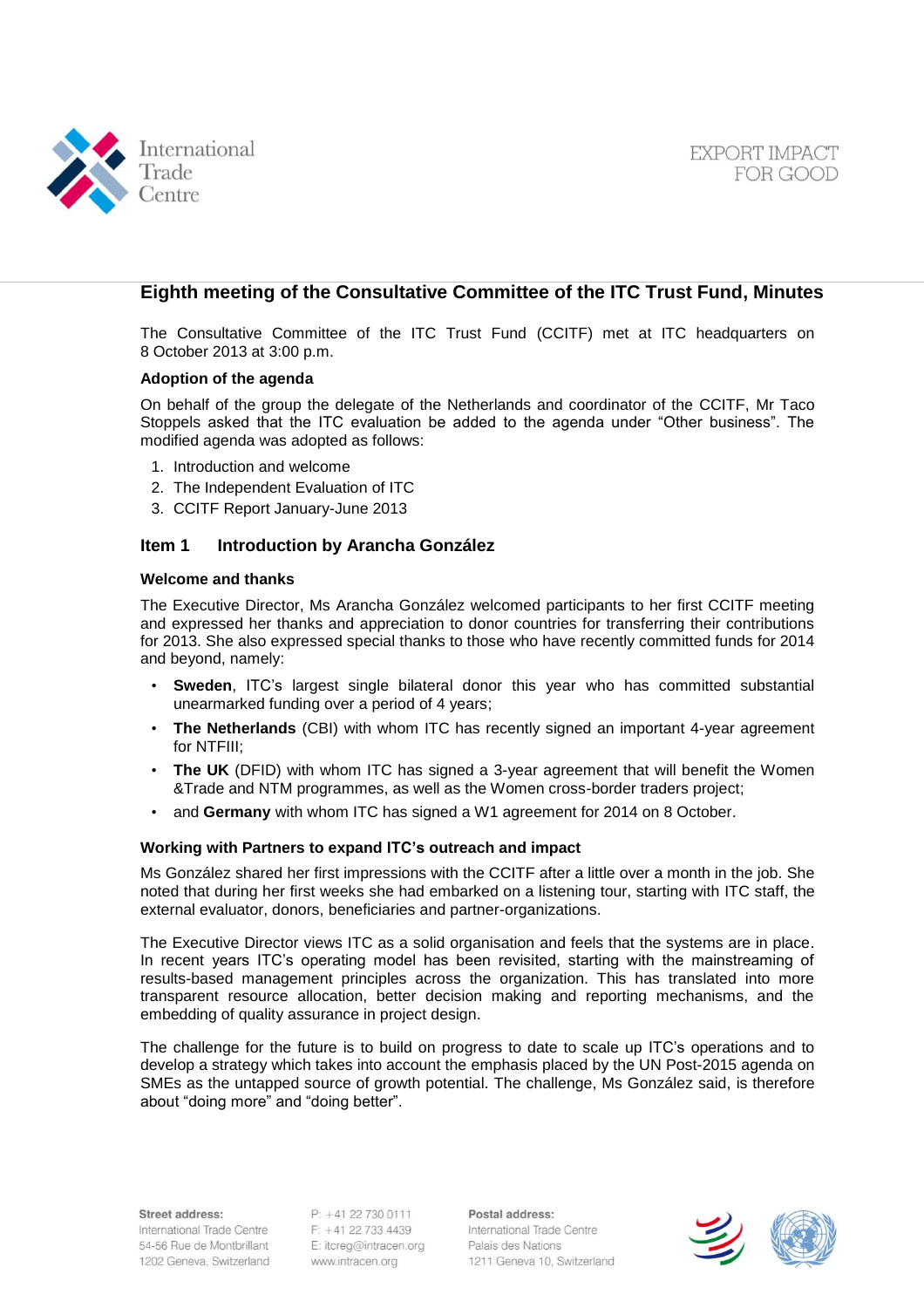Doing more means developing ITC's next generation of large programmes for greater impact and investing in areas where ITC can innovate such as trade in services, e-commerce, trade facilitation or value chains, among others. It is about finding the right mix between needs, funding and expertise. This implies better aligning ITC programmes with the growing needs of SMEs and TPOs. It also implies efforts to better integrate fundraising with needs assessment and project development while ensuring that donor priorities are matched to achieve maximum impact and sustained donor engagement.

Doing more also means investing in new partnerships with the private sector to improve business linkages between multinational enterprises and SMEs in the developing world. ITC will be exploring the potentialities of public-private partnerships (PPPs) to better link SMEs to value chains, and will also consider engaging in broader development alliances, which include NGOs and corporate foundations.

Finally, doing more means actively partnering with emerging economies, not just as beneficiaries of ITC services but as key contributors to regional integration and partners in a South-South perspective.

Doing better means building on ITC's achievements in results-based management by moving into impact assessment by measuring job creation, gender inclusiveness, and environmental sustainability. ITC's methodology to measure impact will be in place during the first half of 2014 and the first results will be shared with ITC stakeholders before the end of 2014.

Doing better also means improving the way ITC functions. The focus will be on improving quality assurance processes and internal procedures, with two objectives in mind: reducing transaction costs and improving transparency and accountability.

Finally, doing better, means working smartly with ITC's development partners. Efforts must be made to improve ITC's visibility and strengthen its positioning. As a first step ITC will begin by revamping its website. To ensure that the value the organisation brings to partners in developing countries is widely shared and communicated, ITC will consult and work closely with all its stakeholders and development partners.

- ITC will work closely with its parent institutions, UNCTAD and the WTO as well as with other UN organizations. Discussions are already underway with the UNDP Administrator who visited ITC just last week.
- Consultations with Regional Groups will be systematically carried out in the coming months.
- Mid-November ITC will start a series of consultations with donors to introduce them to ITC's new pipeline initiatives and explore options for multi-donor funding. Ms González apologized for postponing the meeting which had initially been scheduled for 17 October. She explained that ITC needed more time to finalize the relevant documents and fine-tune its fundraising strategy.

## **Item 2 The independent evaluation of the ITC**

Moving to the independent evaluation which has only just begun, Ms González said that transparency and inclusiveness will play a key role in the process and that she has taken a personal commitment in this regard. The evaluation team can count on ITC's full cooperation and on the willingness of ITC staff to share information as needed. The Executive Director trusts that ITC and the independent evaluators can also count on the collaboration of all stakeholders, clients and partners alike.

The final report of the evaluation is due in June 2014. In the meantime the Executive Director will seek strategic guidance from the external evaluators to ensure that the steps she intends to take in the coming months are aligned with the main findings of the evaluation team. The recommendations of the previous evaluation were most useful for her predecessor, she said, and a lot has been achieved since 2006. However, what ITC needs moving forward are not a long list of detailed recommendations but strategic guidance for the future. Ms González expects that the evaluators will provide useful input in the coming months and will help her set new priorities for the organisation. She intends to take the strategic recommendations of the evaluators on board before they are formally communicated in the final report.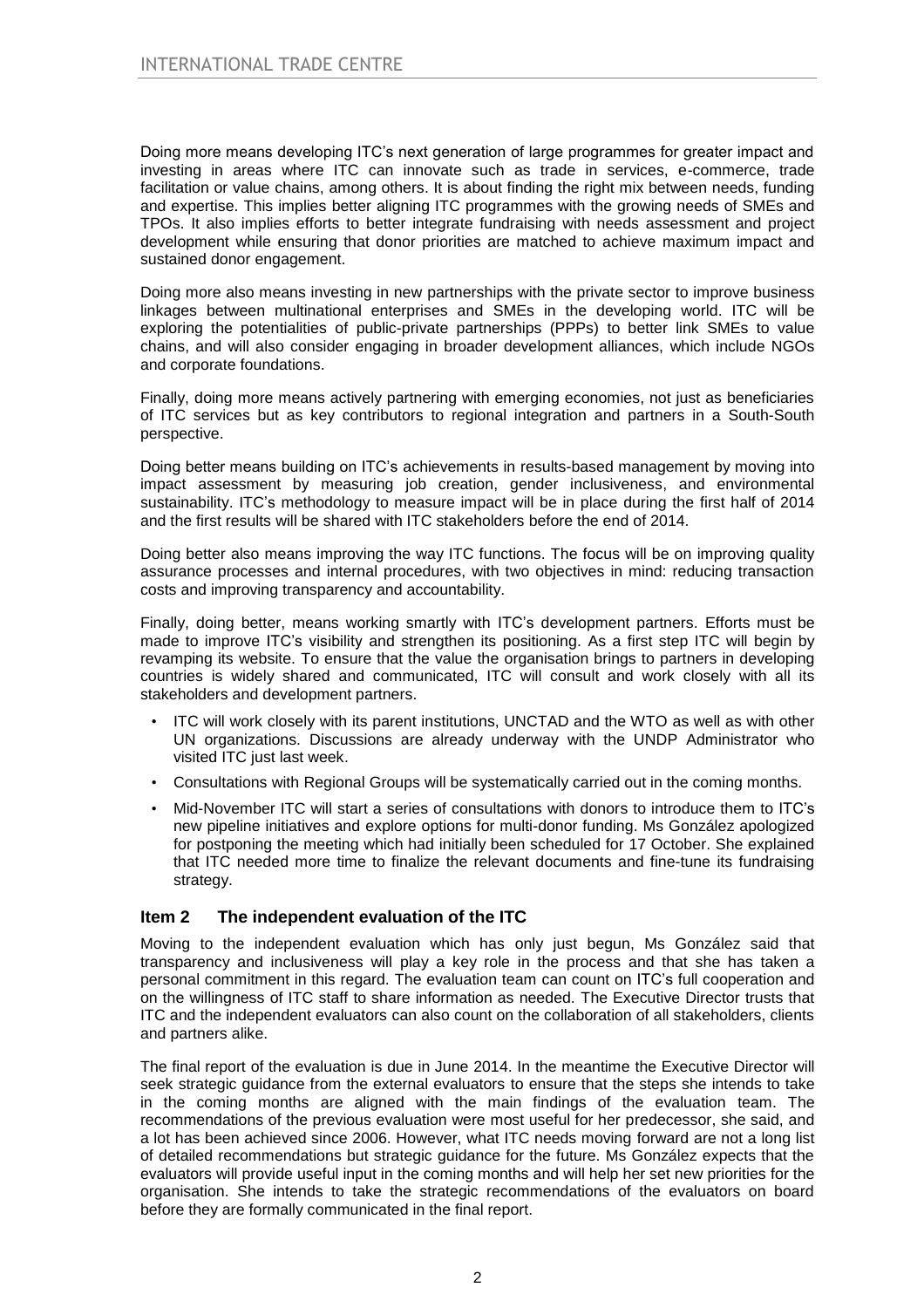The Executive Director concluded her presentation by saying that ITC is in a good place to expand its outreach and impact, enabling the organisation to better serve its partners in developing countries. "My intention, she told the CCITF, is to listen to your views on how we can ensure together that ITC is best placed to grow and improve delivery for its clients". The spirit of open dialogue that prevails with ITC's stakeholders should enable a discussion on what has been successful and what should be changed or improved.

## **Comments from Members and Discussion**

**On behalf of the group, the Delegate from the Netherlands, Mr Taco Stoppels** confirmed that the Members of the CCITF view the independent evaluation as a real opportunity for ITC. Donors and beneficiaries are looking forward to the results of the evaluation and trust that ITC will take the recommendations on board. Mr Stoppels added that this was a time of opportunity for ITC with the upcoming WTO Ministerial Meeting in Bali and discussions on the central role of trade in the post-2015 development agenda. He also welcomed ITC's endeavour to invest in new partnerships with the private sector. Development alliances with large corporations and NGOs can prove very useful in linking SMEs to global value chains.

**Several delegations, including the Netherlands, Canada and the UK** welcomed progress in Results-based Management and said that they are looking forward to the publication of ITC's first impact assessment results in the second half of 2014. ITC is leading the way in RBM and impact assessment; other organisations, such as UNCTAD and the WTO, should benchmark their progress against the tools developed by ITC.

**The UK delegate** noted that ITC is a healthy organisation and that the challenge for the new Executive Director is to take it to the next level. The UK is very confident in ITC's ability to deliver, which is why DFID has recently agreed to contribute £7.2 million over the next 3 years towards ITC's Non-Tariff Measures and Women and Trade programmes and to support trade facilitation activities for women traders through the Women Informal Cross Border Trade programme.

**As Chair of the Steering Committee of the ITC Evaluation, the Canadian Delegate, Mr Ralph Osterwoldt** extended an invitation to beneficiary countries to join the existing group, which is mostly composed of donor countries at the moment. He highlighted that the evaluation team, which is headed by a Canadian, Mr Bernard Wood is very diverse and comprises experts from the UK, Vietnam, the Dominican Republic, France, Rwanda, and Zambia.

**On behalf of the African Group, H.E. Ambassador Minelik Alemu Getahun from Ethiopia** expressed strong support for ITC. Many delegations joined him in extending warm congratulations to Ms Arancha González on her appointment. Several beneficiary countries also joined in thanking donors for their continued support to ITC. The Ambassador of Ethiopia informed CCITF Members that the African Group would be meeting with the Executive Director on 17 October to assess existing initiatives and explore new avenues for collaboration. He added that he was looking forward to meeting with the independent evaluators as well.

**The Delegate of Guatemala joined his colleague from Mexico** in expressing gratitude for the work ITC is carrying out in Latin America. Guatemala has been consulting with other Latin American Countries on how to make better use of ITC's services.

**Ms González** replied that ITC's new Needs Assessment and Project Design initiative (NAPD) was also being rolled out in Latin America and the Caribbean and that she is looking forward to having extensive discussions with GRULAC and with all regional groups.

**The Chinese Delegate** also joined in congratulating Ms González on her appointment and reiterated China's support to ITC. Cooperation remains very focused on regional projects aimed at developing exports from South-East Asian LDCs to China but China could be interested in further investing in a larger-scale multiyear programme aimed at better integrating LDC and low income country needs. China formally requested to join the Donor's Group.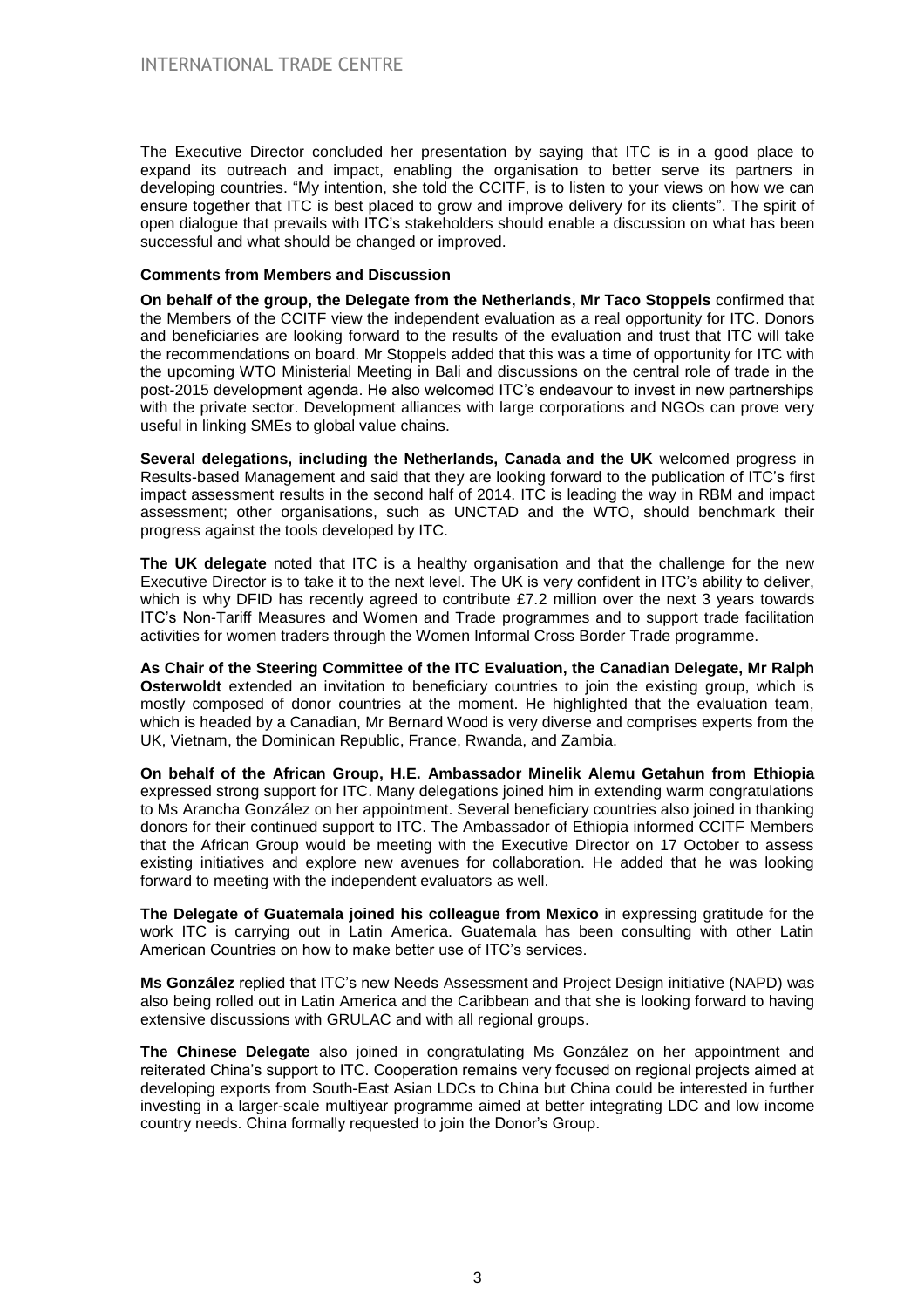## **Item 3 Report on the ITC Trust Fund, January to June 2013**

**The Acting Deputy Executive Director, Mr Ashish Shah,** presented the Report to the Consultative Committee of the ITC Trust Fund for the period 1 Jan to 30 June 2013. His presentation focused on extra-budgetary resources and the more detailed information provided on the use of Window I funds when compared to previous editions of the report.

**Referring to the table on p. 2 which provides details on contributions for W1 and W2 as at 30 June 2013,** Mr Shah noted that half way through the year, very few donors had transferred their contributions although many contributions had arrived since then. A number of important agreements were still being negotiated late into the summer and this has somewhat affected the overall progress of ITC's delivery in 2013.

Mr Shah referred CCITF Members to **Appendix 1, p. 11 and 12 of the Report.** The tables and donut chart provide additional information on contributions received up to 30 September and confirmed pledges for 2013. Mr Shah seized the opportunity to thank Switzerland for an additional contribution received in October. This brings SECO's total contribution for 2013 to USD 4.46 million and places Switzerland as the lead-donor for 2013, at par with Sweden. Mr Shah also noted that the Netherlands have confirmed a contribution of Euro 7.5 million for the next 4 years. The first instalment of USD 400,000 will be arriving in the last quarter of 2014 to enable the launch of the NTF III programme.

**Turning to the Window I budget,** Mr Shah noted that out of the USD 22.9 million allocated to W1 projects and programmes in the Operational Plan for 2013, 61% came from unearmarked sources, while 39% have been soft-earmarked to specific areas. He observed that the ratio was the same as in 2012.

**Referring to the list of projects funded from W1 on p. 5 of the report** he explained that the purpose of Window I is to fund innovative TRTA services and project generation in the broad sense. As reflected in the bar chart on p.6, W1 projects are divided into 4 categories. The first three categories relate to innovations in the area of Global Public Goods, bringing about corporate efficiencies and product development and improvement. These are mainly funded from unearmarked sources. The fourth category relates to innovative ITC services and projects, in particular programmes related to crosscutting themes such as gender, poor communities or environmental sustainability. These are largely funded from soft-earmarked funds.

In May 2013, the JAG emphasized once again the importance of developing large programmes to achieve greater impact. While there was a wide call by JAG Members to replenish ITC's large programme pipeline, several donors had requested additional information on the way W1 funds contribute to large programmes. **Referring to pp. 5-7 of the Report, Mr Shah explained that W1 contributes to large programmes in 3 different ways:**

1. **First, through investments in needs assessments and project development:** In 2011- 2012, ITC invested USD 600,000 from W1 into development initiatives that have translated into 9 confirmed projects with close to USD 20 million committed by donors. This leveraging ratio is likely to be maintained in 2013 and will contribute to the replenishment of ITC's large project pipeline in 2014 and beyond.

W1 funds have been utilized this year to develop a solid needs assessment methodology resulting in 6-8 large programmes which are currently in the process of being finalized. In addition, W1 funds have been utilized to develop large programmes in innovative areas such as trade in services and competitive intelligence. .

- 2. **Second, W1 funds directly finance large programmes** such as the Women and Trade, the Poor Communities and Trade, the Trade and the Environment and the Trade for Sustainable Development (T4SD) programmes. This W1 funding enables ITC to leverage W2 resources. For example, Finland's soft-earmarked W1 contribution for regional integration in East Africa will result in leveraging additional resources for ITC's Pan-African Programme to boost intraregional trade.
- 3. **Finally, W1 also funds core expertise** directly or indirectly across ITC's large programmes. **The last column of the table on p. 7** shows how this expertise contributes to many of ITC's large programmes.